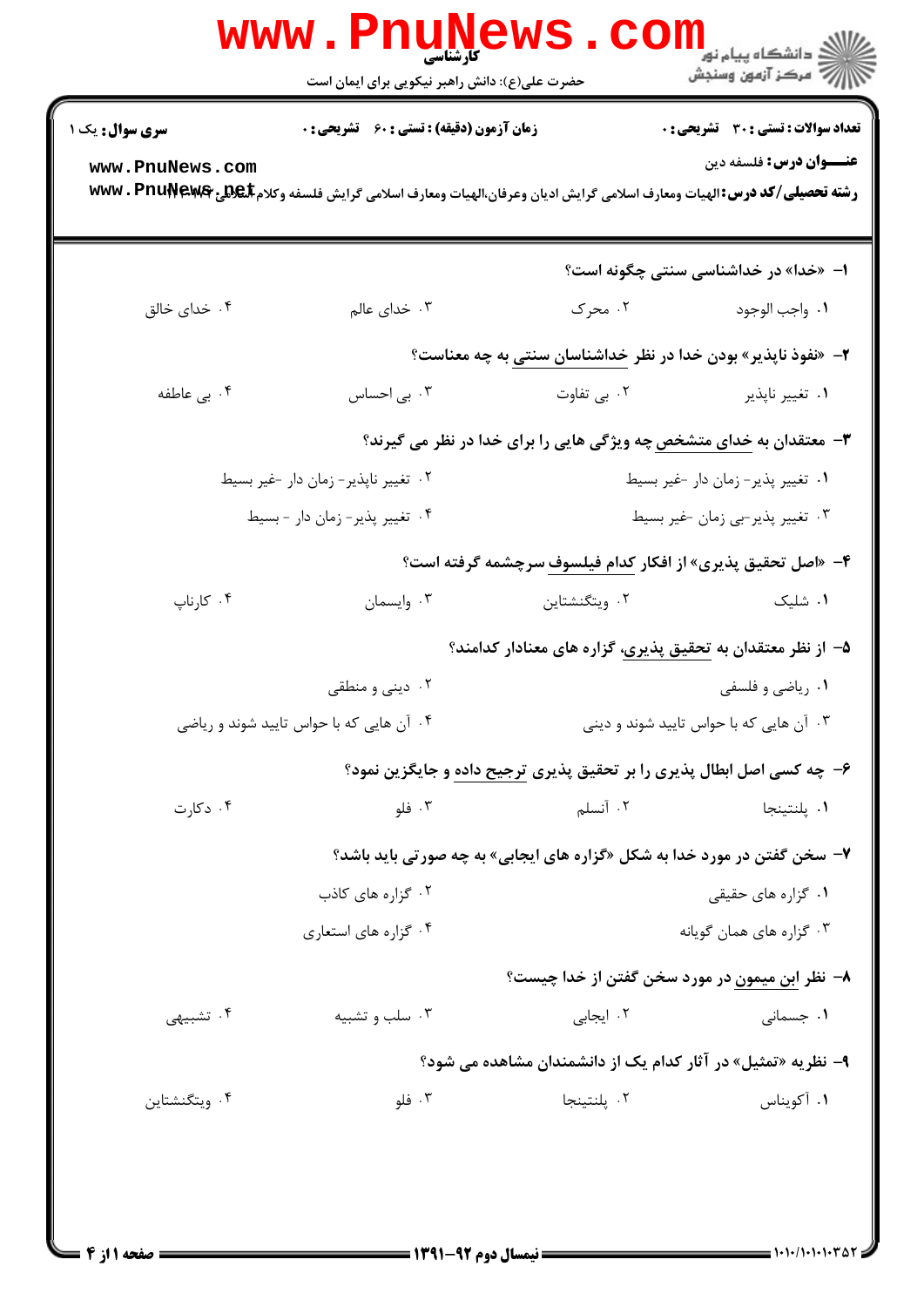|                                                                   | <b>WWW.PNUNews</b><br>حضرت علی(ع): دانش راهبر نیکویی برای ایمان است                                                |                                   | <sup>ال</sup> ڪ دانشڪاه پيام نور <sup>دا</sup><br>ا∛ مرکز آزمون وسنڊش                                                                                                                                          |  |  |
|-------------------------------------------------------------------|--------------------------------------------------------------------------------------------------------------------|-----------------------------------|----------------------------------------------------------------------------------------------------------------------------------------------------------------------------------------------------------------|--|--|
| <b>سری سوال : ۱ یک</b><br>www.PnuNews.com                         | زمان آزمون (دقیقه) : تستی : 60 گشریحی : 0                                                                          |                                   | <b>تعداد سوالات : تستی : 30 ٪ تشریحی : 0</b><br><b>عنـــوان درس:</b> فلسفه دین<br>رشته تحصیلی/کد درس: الهیات ومعارف اسلامی گرایش ادیان وعرفان،الهیات ومعارف اسلامی گرایش فلسفه وکلام <b>بگیهیچ@wwv . Pnune</b> |  |  |
|                                                                   |                                                                                                                    |                                   |                                                                                                                                                                                                                |  |  |
|                                                                   |                                                                                                                    |                                   | +ا- دیدگاه فرقه معرفت مسیحی و آگوستین در پاسخ به مسئله شربه ترتیب چیست؟                                                                                                                                        |  |  |
|                                                                   | ۰۲ انکار شر-کیفر گناهان                                                                                            |                                   | ۰۱ کیفر گناهان -انکار شر                                                                                                                                                                                       |  |  |
|                                                                   | ۰۴ ضرورتی برای تحقق خیر -کیفر گناهان                                                                               |                                   | ۰۳ انکار شر-ضرورتی برای تحقق خیر                                                                                                                                                                               |  |  |
| 11- علت وجود شرهای طبیعی (سیل و زلزله و) بنابه نظر پلنتینجا چیست؟ |                                                                                                                    |                                   |                                                                                                                                                                                                                |  |  |
|                                                                   | ۰۲ اعمال انسان ها                                                                                                  |                                   | ۰۱ خدا                                                                                                                                                                                                         |  |  |
|                                                                   | ۰۴ تحركات طبيعي                                                                                                    |                                   | ۰۳ افعال آزاد اشخاص غير انساني                                                                                                                                                                                 |  |  |
|                                                                   |                                                                                                                    |                                   | <b>۱۲</b> - گزینه صحیح در مورد شرور اخلاقی انسان ها چیست؟                                                                                                                                                      |  |  |
|                                                                   | ۰۲ شرور اخلاقی اموری غیر واقعی اند                                                                                 |                                   | ٠١ علت آن فقط خداست                                                                                                                                                                                            |  |  |
|                                                                   | ۰۴ قصور انسان ها در انجام خیرها را شرور نامند                                                                      |                                   | ۰۳ توسط خدا و انسان انجام شده است                                                                                                                                                                              |  |  |
|                                                                   |                                                                                                                    |                                   | ۱۳- کدام مورد تعریف دقیقی از «برهان وجودی آنسلم» است؟                                                                                                                                                          |  |  |
|                                                                   |                                                                                                                    |                                   | ۰۱ خدا موجودی است که بزرگتر از آن نیست                                                                                                                                                                         |  |  |
|                                                                   |                                                                                                                    |                                   | ۰۲ خدا موجودی است که بزرگتر از آن را نمی توان تصور کرد                                                                                                                                                         |  |  |
|                                                                   |                                                                                                                    |                                   | ۰۳ خدا بزرگترین موجود                                                                                                                                                                                          |  |  |
|                                                                   |                                                                                                                    |                                   | ۰۴ خدا مفهومی است که بزرگتر از آن را نمی توان تصور کرد                                                                                                                                                         |  |  |
|                                                                   |                                                                                                                    |                                   | <b>۱۴</b> - «برهان وجودی آنسلم» چه نوع برهانی است؟                                                                                                                                                             |  |  |
| ۰۴ جهان شناختی                                                    | ۰۳ خلف                                                                                                             | ۰۲ پسینی                          | ۰۱ پیشینی                                                                                                                                                                                                      |  |  |
|                                                                   | 1۵- جان هیک، در تبیین نوع وجود برای خدا، کدام عبارت ذیل را معادل عبارت«چیزی که عدمش غیر قابل تصور است» می<br>داند؟ |                                   |                                                                                                                                                                                                                |  |  |
|                                                                   | ٢.  واجب الوجود وجود شناختي                                                                                        |                                   | ٠١. واجب الوجود جهان شناختي                                                                                                                                                                                    |  |  |
|                                                                   | ۰۴ واجب الوجود منطقى                                                                                               |                                   | ٠٣ واجب الوجود فلسفى                                                                                                                                                                                           |  |  |
|                                                                   |                                                                                                                    |                                   | ۱۶- معروفترین تقریر «برهان جهان شناختی» توسط کدام اندیشمند ارائه شده است؟                                                                                                                                      |  |  |
| ۰۴ آنسلم                                                          | ۰۳ آکویناس                                                                                                         | ۰۲ ملکم                           | ٠١. پلنتينجا                                                                                                                                                                                                   |  |  |
|                                                                   |                                                                                                                    |                                   |                                                                                                                                                                                                                |  |  |
|                                                                   |                                                                                                                    |                                   |                                                                                                                                                                                                                |  |  |
|                                                                   |                                                                                                                    |                                   |                                                                                                                                                                                                                |  |  |
| <b>: صفحه ۱۲; ۴</b>                                               |                                                                                                                    | ــــــــ نیمسال دوم ۹۲-۱۳۹۱ ـــــ | = ۱۰۱۰/۱۰۱۰۰۳۵۲ =                                                                                                                                                                                              |  |  |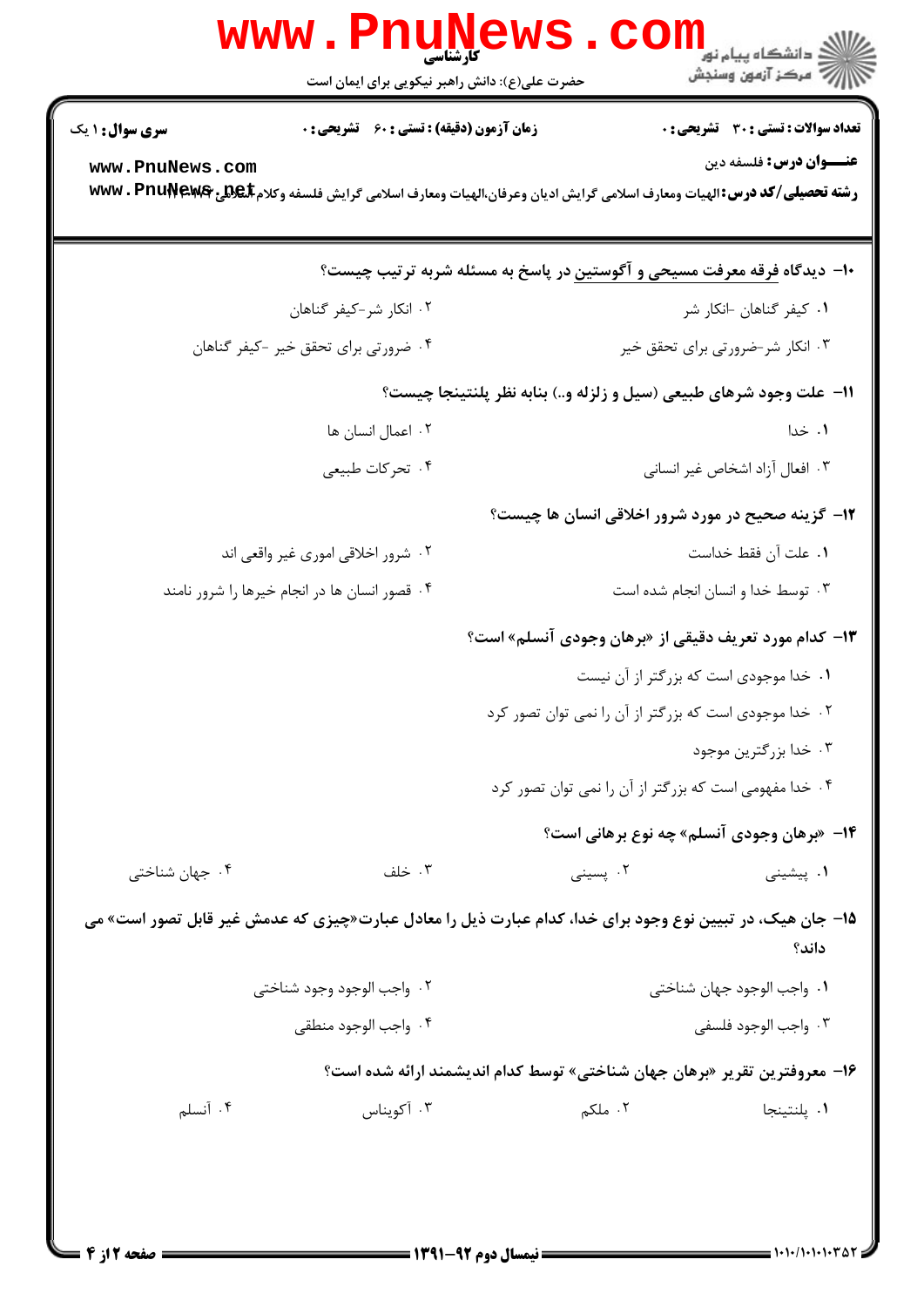| <b>www.PnuNewS</b><br>حضرت علی(ع): دانش راهبر نیکویی برای ایمان است          | ر دانشگاه پيام نور <mark>− −</mark><br>ار∕* مرکز آزمون وسنجش<br>کارشناسی                                                                             |
|------------------------------------------------------------------------------|------------------------------------------------------------------------------------------------------------------------------------------------------|
| <b>زمان آزمون (دقیقه) : تستی : 60 ٪ تشریحی : 0</b><br><b>سری سوال : ۱ یک</b> | <b>تعداد سوالات : تستی : 30 ٪ تشریحی : 0</b>                                                                                                         |
| www.PnuNews.com                                                              | <b>عنـــوان درس:</b> فلسفه دین<br>رشته تحصیلی/کد درس: الهیات ومعارف اسلامی گرایش ادیان وعرفان،الهیات ومعارف اسلامی گرایش فلسفه وکلام www . PnuŊewA+  |
|                                                                              | ۱۷- نظر راسل در مورد «وجود علت برای اشیاء» چیست؟                                                                                                     |
| ۰۲ جهان فقط هست و بس (بي چون و چرا)                                          | ۰۱ هر چیزی علتی دارد                                                                                                                                 |
| ۰۴ وجود جهان بي وجه است.                                                     | ۰۳ هر چیزی بی علت است.                                                                                                                               |
|                                                                              | ۱۸− بر اساس نظریه جهانشناختی کدام عبارت صحیح است؟                                                                                                    |
| ۰۲ خدا ابدی (بی زمان) است                                                    | ۰۱ خدا ابدی (دارای دوام بی پایان) است                                                                                                                |
| ۰۴ خدا دارای تمام کمالات ممکن است                                            | ۰۳ خدا عالم مطلق است                                                                                                                                 |
|                                                                              | <b>۱۹</b> - سوین برن چه معنایی از برهان نظم ارائه می دهد؟                                                                                            |
| ۰۲ نظم به معنای غایت                                                         | ۰۱ نظم به معنای هدف                                                                                                                                  |
| ۰۴ نظم به معنای طرح و تدبیر                                                  | ۰۳ معتقد به برهان نظم نیست                                                                                                                           |
|                                                                              | ۲۰- نظر کانت در مورد برهان نظم چیست؟                                                                                                                 |
| ۰۲ نظم، ناشی از قدرت و مشیت خداست                                            | ۰۱ نظم، ساخته ذهن است                                                                                                                                |
| ۰۴ برهان نظم اثبات كننده خداست                                               | ۰۳ نظم، امری واقعی است                                                                                                                               |
|                                                                              | <b>۲۱</b> – کدام فیلسوف در رد برهان نظم (برای اثبات وجود خدا)، معتقد است که قبول این برهان، منجر به تسلسل می شود؟                                    |
| ۰۳ هیوم<br>۰۴ پیلی                                                           | ۰۲ کانت<br>۰۱ ویتگنشتاین                                                                                                                             |
|                                                                              | ٢٢- كدام گزينه، از اشكالات وارد بر اثبات خدا از طريق تجربه است؟                                                                                      |
| ۰۲ حس انسان غالبا فريبنده است                                                | ۰۱ عقل در تجربه کافی نیست                                                                                                                            |
| ۰۴ تجربه خدا از هر راهی ممکن است                                             | ۰۳ موضوع تجربه هميشه خدا است                                                                                                                         |
|                                                                              | <b>۲۳</b> - سرمدیت از نظر متکلمین به چه معنایی است؟                                                                                                  |
| ۰۴ بدون آغاز و پایان<br>۰۳ بدون پایان                                        | ۰۲ بدون آغاز<br>۰۱ بی زمانی                                                                                                                          |
|                                                                              | ۲۴- ایراد مشهور به وجود علم مطلق برای خداوند کدام است؟                                                                                               |
| ٠٢ تصور علم مطلق ذاتا متناقض است                                             | ۰۱ ارزش صدق برخی علوم با گذشت زمان تغییر می کند                                                                                                      |
| ۰۴ آن گاه اختیار بشر محال است                                                | ۰۳ آن وقت علم بشر محال است                                                                                                                           |
|                                                                              | <b>۲۵</b> – کدام فیلسوف از «اخلاق» برای اثبات وجود خدا استفاده می کند؟                                                                               |
| ۰۴ کانت<br>۰۳ هیوم                                                           | ۰۱ راشلز<br>۰۲ سوین برن                                                                                                                              |
| <b>= صفحه 3 از 4</b> =                                                       | $\longrightarrow$ $\longrightarrow$ $\longmapsto$ $\longmapsto$ $\longmapsto$ $\longmapsto$ $\longmapsto$ $\longmapsto$<br>۔۔۔۔ نیمسال دوم 92-1391 ۔ |